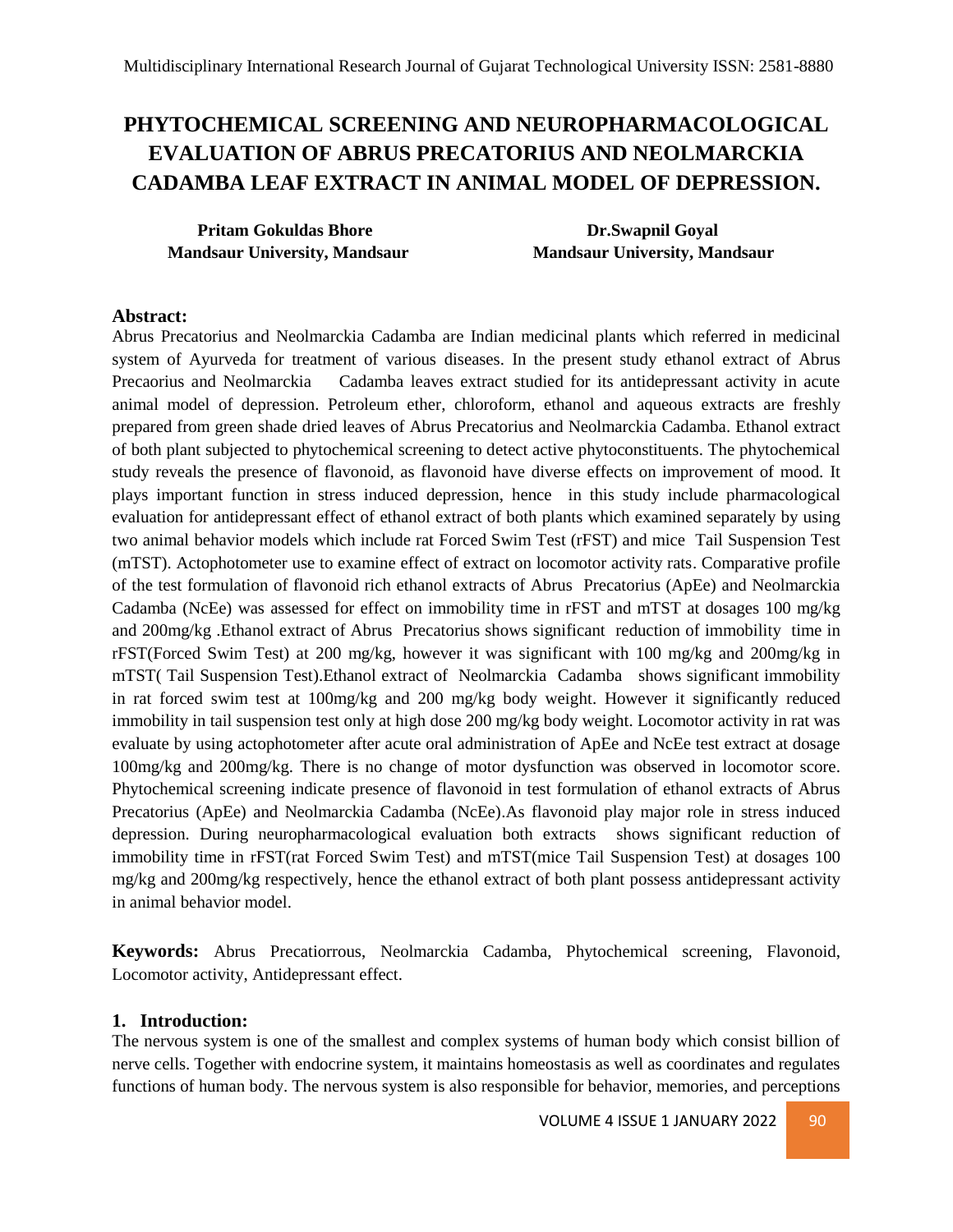and initiates the voluntary movement<sup>1</sup>. The neurotransmitters like serotonin, acetylcholine, norepinephrine, etc. plays important role to regulation of functions of nervous system. The Monoamino oxidase (MAO) is mitochondrial enzyme which found in the nerve cell. This MAO is act as safety valve because it deaminate and inactivate neurotransmitters like norepinephrine, dopamine, and serotonin etc. and cause the neurotransmitter deficiency. Neurotransmitter deficiency leads the major depression. Major depression is complex neuropsychiatric disorders which refer to pathological changes in mood state and characterized by symptoms like sad mood, psychomotor retardation, loss of interest etc<sup>2</sup>. Today there are several synthetic antidepressant drugs are available but these drugs have restriction and limitation in clinical use due to adverse effect, hence to avoid or minimize the sever adverse effect and toxicity of synthetic drug it is necessity to find out alternative antidepressant which obtain from natural sources like herbal medicine which are used traditionally in Ayurveda. Ayurveda is traditional medicinal system of India which consist various types of medicinal herbs to prevent and treat the various disease or disorders. Today several studies have investigated and reported potential antidepressant activity of the natural chemical compound obtained from medicinal herbs. It is necessary to develop the new and potential antidepressant from ayurvedic medicinal herb whose neuropharmacological potential has been assessed in variety of experimental animal models<sup>3</sup>. Abrus precatorius and Neolamarckia cadamba are traditionally used medicinal plant as per Ayurveda. These plants were use traditionally to treat various diseases. The ethanol extract of both plants shows the presence of flavonoid after phytochemical testing. As flavonoids have central nervous system disorders which plays important role in stress induces depression. Hence the present study was undertaken to investigate the effect of flavonoid rich ethanol extract of Abrus precatorius and Neolamarckia cadamba in different animal models of experimentally induce acute depression. When results are significant and encouraging, the investigated product will be subjected to structural elucidation of flavonoid and its derivatives and investigated product will be useful in management of depression. The extracts of Abrus precatorius and Neolamarckia cadamba may have antidepressant activity, which shows their potential to be used as herbal antidepressant drug.

### **2. Literature Review:**

### *2.1* **Abrus precatorius 5-10:**

In Sanskrit this plant is known as Gunja (Rati). In English it called jequirity bean(rosary pea).This plant consist flowers and it belonging to family Fabaceae **.**Roots, leaves, seed of this plant was majorly use as Ayurveda medicine. White variety of this plant use to prepare oil which claim to be aphrodisiac. Tea from its leaves use for fever, cough and cold. Mixture of leaves and honey use to treat swelling. In Ayurveda these plants use to promote hair growth. Ethanol extract of Abrus precatorius was found to have analgesic, anti-inflammatory as well as antioxidant effect in animal studies.Methanolic extract of seeds shows reversible alteration in estrous cycle pattern and block ovulation in rats. Chloroform, methanol and aqueous extract of this plant shown potent antibacterial activity. An antidiabetic activity of dried leaves of Abrus precatorius developed by in in-vivo approach (Narendra Boggula, 2018). Mir Z. Gul et al. (2013) developed antioxidant and antiproleferative activity of Abrus precatorius leaf extracts –an in-vitro study.in-vitro antioxidant activity of ethanolic extract of Iraqi Abrus precatorius Linn. Stated by Zahraa Suhail Nassir, 2017). Abrus precatorius seed oil was proven for hair growth promoter in female wister albino rats (Sukirti upadhyay, 2013). Abrus precatorius seed extracts shows potent antimicrobial activity (Varaprasad Bobbarala, 2009). Ethanol leaves extract of Abrus precatorius L useful in the management of pain, psychiatric and neurological conditions: an in-vivo study (Sumanta Mondal et al. (2007).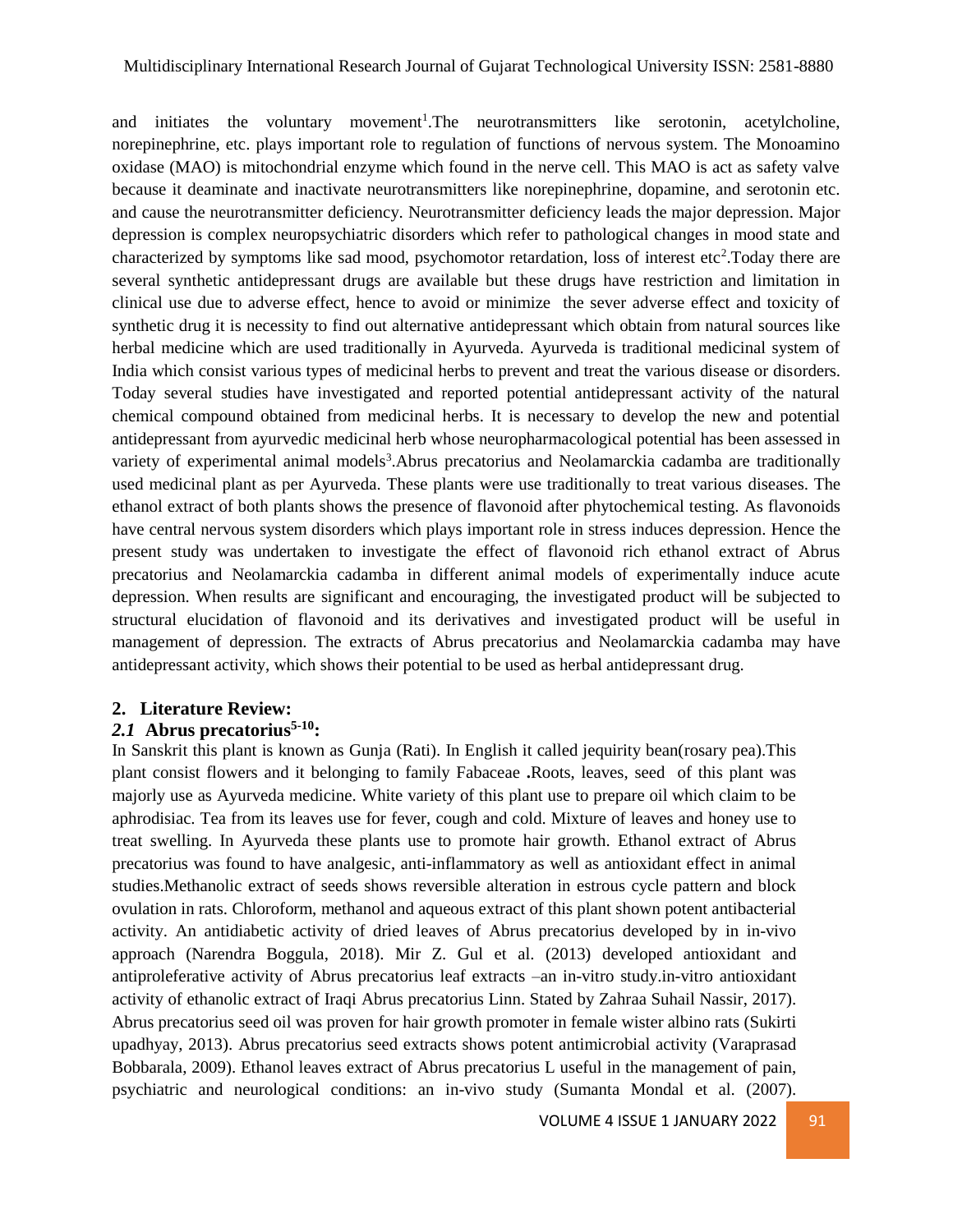Antiasthamatic related properties of Abrus precatorius leaves on various model developed (Dnyaneshwar J.Taur et al. (2017).Studies on antidiarrheal activity of Abrus precatorius seeds stated by O.F.C.Nwodo et al. (1991).

# *2.2 Neolamarckia cadamba***11-15:**

Kadamb is Indian name of this plant. In English it is commonly known as bur flower tree. It is topical tree which consist scented orange flowers in dense globe shaped cluster. This plant is belonging to family Rubiaceae. These plants find its application in Ayurveda medicinal system. Paste obtain from its leaves use to treat mouth ulcer and dyspepsia. Decoction of leaves use for gargling in stomatitis. Dried powder of leaves use as anthelmintic. Alcoholic extract of leaves possess anti-inflammatory, antimicrobial, wound healing, antibacterial, antifungal activity.Antioxidant activity of *Anthocephalous cadamba* by using solvent extracts (Alekhya V, 2013). Bark extract of Neolamarckia cadamba (Roxb.) Bosse shows Diuretic and laxative property (Mondal S, 2009). Analgesic and anti-inflammatory activities of *Anthocephalus cadamba* Roxb leave in Wister rats proven by Bachhav RS *et al. (2009).* Membrane stabilizing, anthelmintic, antioxidant activity of *Neolamarckia cadamba* fruit extract developed by Tairin Islam *et al*. (2015). Stem bark of *Neolamarckia cadamba* shows Antidiabetic activity in alloxan induced diabetic rats (Bussa SK, 2010)

### **3. Objectives:**

To perform preliminary phytochemical test for assessment of active phytoconstituents and screening of antidepressant potential of ethanol extracts of *Abrus precatorius* and *Neolamarckia cadamba* by using acute animal models of depression.

### **4. Material and method:**

### **4.1 Collection, Authentication and Processing of plant material16-18:**

Fresh leave of *Abrus precatorious* were collected in November-2020 from geographical region of Ahmednagar Districts (Maharashtra, India). Fresh leave of *Neolmaeckia cadamba* were collected in December-2020 from geographical region of Pune Districts of Maharashtra state. .both plant was authenticating from Botanical Survey of India, Pune. Leaves of plants were separated and cleaned by pure water. Collected leaves were subjected to shade dried for two weeks at room temperature.

### **4.2 Preparation of extract:**

The powder material of *Abrus precatorious* and *Neolmaeckia cadamba* was subjected to batch extraction in Soxhlet's apparatus. The solvents used were Petroleum ether, Chloroform, Ethanol and Distilled water. Prepared extracts stored in well closed container.

# **4.3 Preliminary phytochemical screening18-19:**

Prepared ethanol extract of *Abrus precatorious* and *Neolmaeckia cadamba* was subjected for preliminary phytochemical investigation by using qualitative chemical tests. Preliminary phytochemical test of ethanol extracts of both plants shows presence of alkaloids, flavonoids, saponin glycosides, carbohydrates, steroid, terpenoids etc. (Table 1). The powder material of *Abrus precatorious* and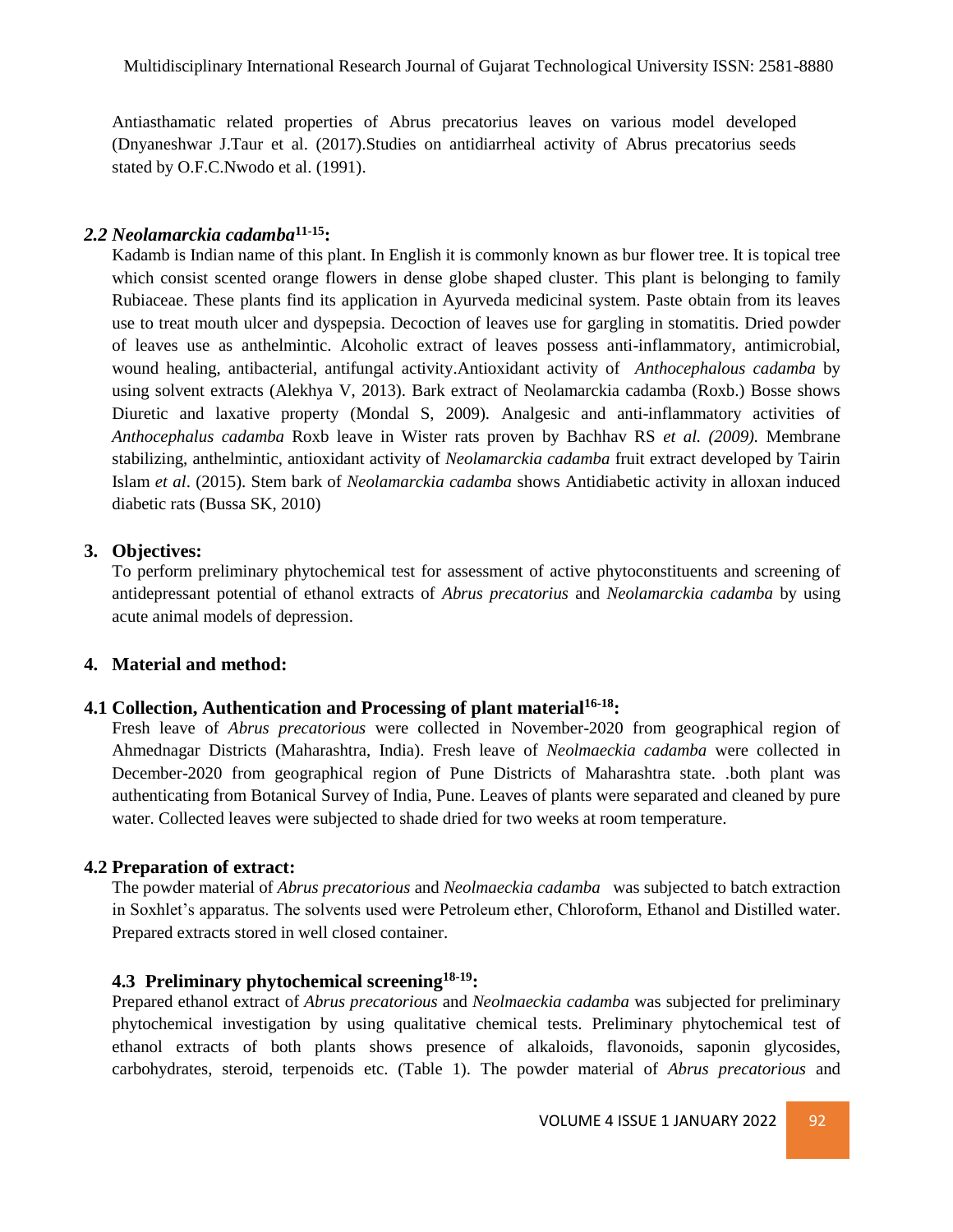*Neolmaeckia cadamba* was subjected to batch extraction in Soxhlet's apparatus. The solvents used were Petroleum ether, Chloroform, Ethanol and Distilled water. Prepared extracts stored in well closed container.Prepared ethanol extract of *Abrus precatorious* and Neolmaeckia *cadamba* was subjected for preliminary phytochemical investigation by using qualitative chemical tests.

### *4.3.1 Test for carbohydrates:*

**Molisch's test (General test):** To 2-3 ml of extract add few drop of α-naphthol, shake it well and to it add concentrated  $H_2SO_4$  from side of test tube. At junction of two liquid observe for violet ring.

- *4.3.2 Test for alkaloids:*
	- a. **Dragendroff's test:** To 2-3 ml filtrate added few drops Dragendroff's reagent and was observed for orange brown precipitate.
	- b. **Mayer's test:** 2-3 ml filtrate with few drops Mayer's reagent was observed for precipitate.
	- c. **Hager's test:** 2-3 ml filtrate with Hagers reagent was observed for yellow precipitate.
	- d. **Wagner's test:** 2-3 ml filtrate with few drops of Wagner's reagent was observed for reddish brown precipitate.
- *4.3.3 Test for glycosides***:**
	- a. **Baljet's test:** A thick section shows yellow to orange color with sodium picrate.
	- b. **Legal's test:** Add 1ml pyridine and 1 ml of sodium nitroprussides to aqueous or alcoholic extract, observe pink to red coloration.
	- c. **Raymond's test:** Test solution hot with methanol alkali solution and observe for violet coloration.
- *4.3.4 Test for flavonoids:*
	- a. **Shinoda test:** Add 5 ml 95% ethanol to dry powder of extract, to it add 1-2 drop of conc. HCL and 0.5 gm. magnesium turnings. Observe orange, pink and purple color for flavonols, dihydro derivative and xanthene.
	- b. **Heat test solution with zinc and HCL and observe for red coloration.**
	- c. **To small quantity of residue add lead acetate solution till formation of yellow color precipitate.**
- *4.3.5 Test for fats and oils:*
	- a. Solubility test: oils are soluble in ether, benzene and chloroform but insoluble in 90%ethanol and water.
	- b. Filter get paper permanently stained with oil.
- *4.3.6 Test for tannins and phenolic compounds:*
	- a. Add following reagents to 2-3ml of extract:
		- i. **Lead acetate solution**: Deep blue color appears.
		- ii. **Bromine water:** Discoloration of bromine water.
		- iii. **Acetic acid solution:** Red color appears.
		- iv. **Dilute iodine solution:** Transient red color appear.

# *5.* **Pharmacological evaluation<sup>20</sup>:**

# **5.1 Experimental animals:**

Albino Wister rat (160-180gm), Albino Swiss mice (18-30 gm.) were used for experiment. IAEC approval obtained from IAEC of B. R. Nahata College of Pharmacy, Mandsaur, M.P as project proposal no. IAEC/BRNCOP/2020/004.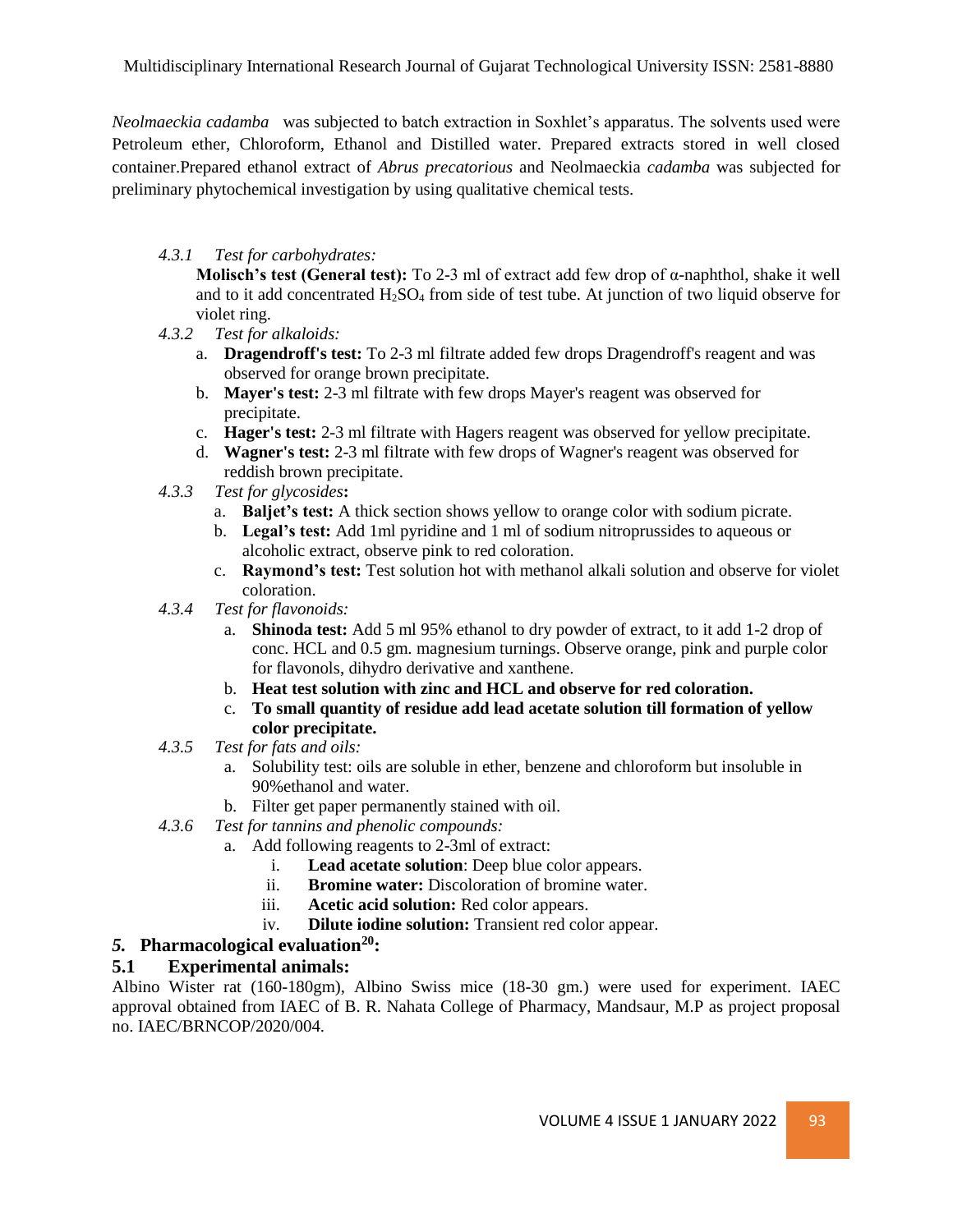# **5.2 Force Swim Test in rats:**

Forced swim test in rats was performed (according to Porsolt et al. 1977, 1978) at laboratory condition, one day before experiment rats are brought to laboratory. Rats use during experiment individually forced to swim inside acrylic cylinder which contains water at  $25^\circ$  c temperature. Rat forced swim test was conduct for 15 min. test session. Change in duration of immobility time was observed and record for individual rat. Ethanol extracts which obtained from leaves of Abrus precatorious and Neolmaeckia cadamba use for acute study.to perform forced swim test rats of either sex weigh about 160-180gm were divided into four groups (n=6).First group(control/vehicle) administered saline solution(0.2ml/animal),second group administered Imipramine (15mg/kg) ,third group administered test extract of low dose (100mg/kg),fourth group administered test extract of high dose (200mg/kg).Oral route of drug administration was employed for experiment. Rat forced swim test consist two parts, part one is pretest and part two is main test.During pre-test ,rats force to swim for fifteen minutes at constant temperature in water, after fifteen minutes of test session animal were dried by using clean cloth and place into clean cage. After 24 hours of pretest main test was conducted. During main test session last six minutes are considering to observe and measure immobility parameter in rats. Immobility defines as floating in water without struggling and trying to climbing movement to escape from water.

# **5.3 Mice Tail Suspension Test:**

This test use to evaluate antidepressant activity (described by Steru et al. 1985) .In this test animal was hanged by tail to horizontal bar and distance from floor maintains about 50cm from floor).Ethanol extract of Abrus precatorious and Neolmaeckia cadamba tested to evaluation of antidepressant activity by using tail suspension test in mice of either sex and weigh about 20-27 gm. All test animals divide into four groups (n=6).Oral route of drug administration was preferred during experiment. Control group receive saline solution (0.2ml/animal), second group administered imipramine (15mg/kg), and third group administered ethanol test extract at low dose (100mg/kg). Fourth group administered ethanol test extract (200mg/kg). After one hour of administration mice tail suspension test was performing as per procedure and record duration of immobility (in seconds) during last four minutes of test session. Immobility parameter was considered when mice passively hang without any movement and motions.

# **5.4 Assessment of locomotor activity<sup>21</sup>:**

Drugs act on central nervous system affect the loco motor activities in human as well as animals. Locomotor activity check to determine wakefulness of mental activity; hence actophotometer test was perform to determine the effect of test extract on locomotor activity in rats. During this activity animals treated with test extract at dose 100mg/kg and 200mg/kg and compare activity with control (saline) and standard (imipramine) treated group of animal. During experiment individual animal placed into actophotometer for 10 minutes. Locomotor activity score recorded as on digital display of actophotometer.

# **6. Statistical analysis:**

Statistical analysis was done by using ANOVA (One way Analysis of Varriance) followed by Dunnet's test. Level of significance was fixed at \*P<0.05. All data express as mean  $\pm$  standard error mean (SEM)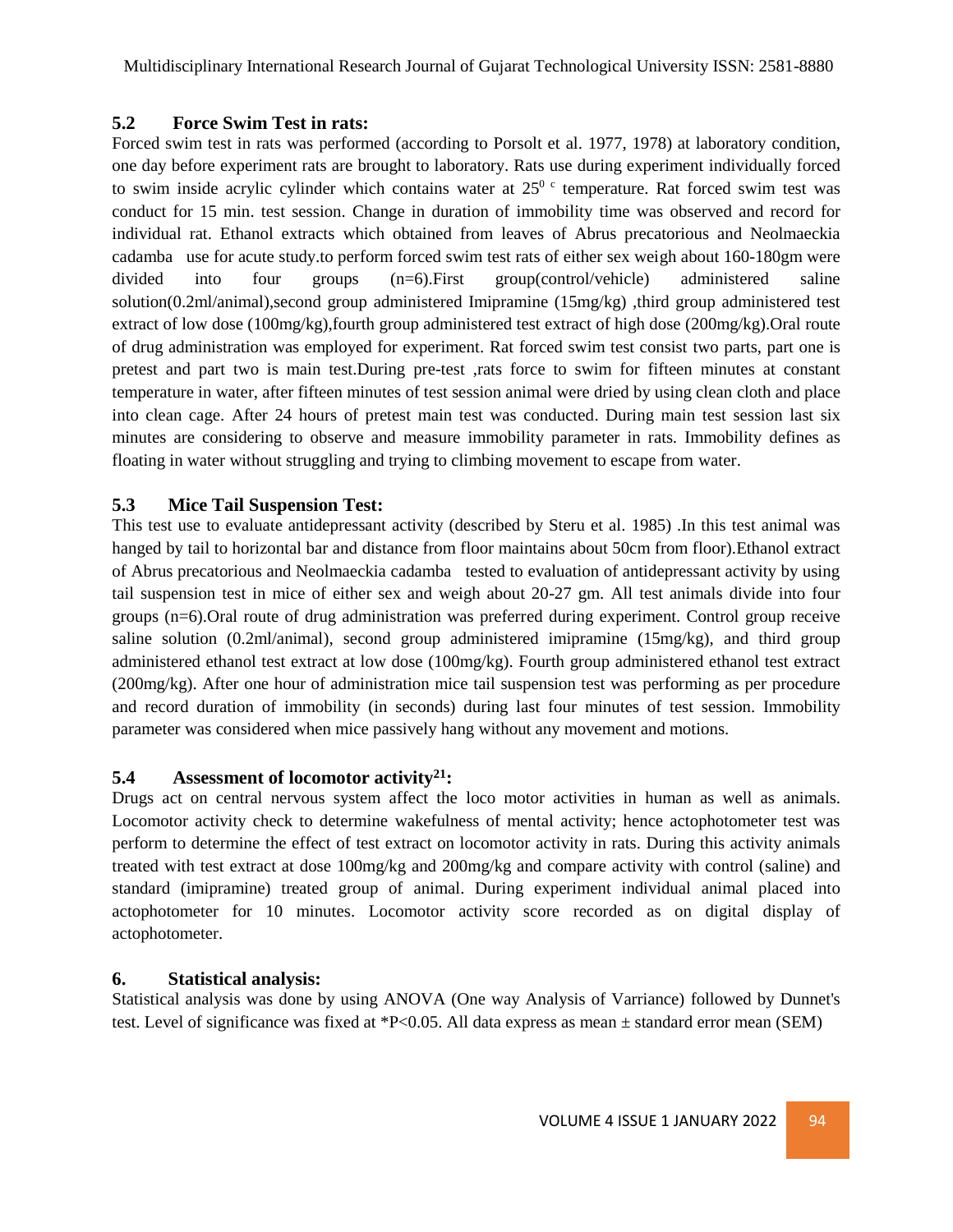# **7. Results and discussion:**

# **7.1 Phytochemical screening:**

The phytochemical screening of ethanol extract of Abrus Precatorius (ApEe) and Neolmarckia cadamba (NcEe) leaves shows the presence of flavonoid, glycoside, alkaloids, carbohydrates, etc.is shown in table-1. (Marked as  $+$  and  $-$  signs.)

| Table: 1 Preliminary phytochemical testing of ethanol extract of leaves of <i>Abrus precatorius</i> |  |  |
|-----------------------------------------------------------------------------------------------------|--|--|
| and Neolmarckia cadamba.                                                                            |  |  |

| Sr.No          | <b>Test for Phytoconstituents</b> | <b>Ethanol extract of Abrus</b><br>precatorius<br>(ApEe) | <b>Ethanol extract of</b><br>Neolmarckia cadamba<br>(NcEe) |
|----------------|-----------------------------------|----------------------------------------------------------|------------------------------------------------------------|
|                | Carbohydrates                     | $+$                                                      | $^{+}$                                                     |
| $\mathfrak{D}$ | Fats and oil                      |                                                          | $^{+}$                                                     |
| 3              | Alkaloids                         | $++$                                                     | $+++$                                                      |
| 4              | Glycosides                        | $+$                                                      | $++$                                                       |
| 5              | Flavonoids                        | $+++$                                                    | $++$                                                       |
| 6              | Tannin and phenolic<br>compounds  | $^{+}$                                                   | $^+$                                                       |

# **7.2 Acute effect of ethanol extract of Abrus precatorius leaves on duration of immobility in rat force swim test**:

After 24 hours of preliminary test immobility parameter was recorded for test extract at dose 100mg/kg and 200mg/kg. In low dose of ApEe (100mg/kg) treated animals there is no significant reduction in duration of immobility as compare to control/saline group. Imipramine (Standard) and high dose of ApEe (200mg/kg) treated animal shows more significant (P<0.0001) reduction in duration of immobility time when compare to control/saline treated group. Statistically significant reduction in duration of immobility time was observed and record in low and high dose of ethanol extract of Abrus precatorius treated group of animals. The result shows dose dependent effect. In experiment high dose (200mg/kg) of ethanol extract shows significant effect as compare to standard treated (imipramine (15mg/kg) animal. Imipramine shows superior effect as compare to 100mg/kg (Low dose) of ethanol extract, hence high dose (200mg/kg) of extract can be considered as antidepressant dose. Immobility time parameter is explained in table -2 and graphical presentation of experiment as shown in figure-1.

# **Table: 2 Comparative profile of immobility parameter (sec.) in rat forced swim test after acute treatment of ApEe-1(100mg/kg) and ApEe-2 (200mg/kg) of ethanol extract of** *Abrus precatorius***.**

| Sr. No   Treatment      | Mean Duration of Immobility Time(sec.) |
|-------------------------|----------------------------------------|
| Control                 | $192.3 \pm 2.076$                      |
| Imipramine( $15mg/kg$ ) | $86.33 \pm 2.305$ ***                  |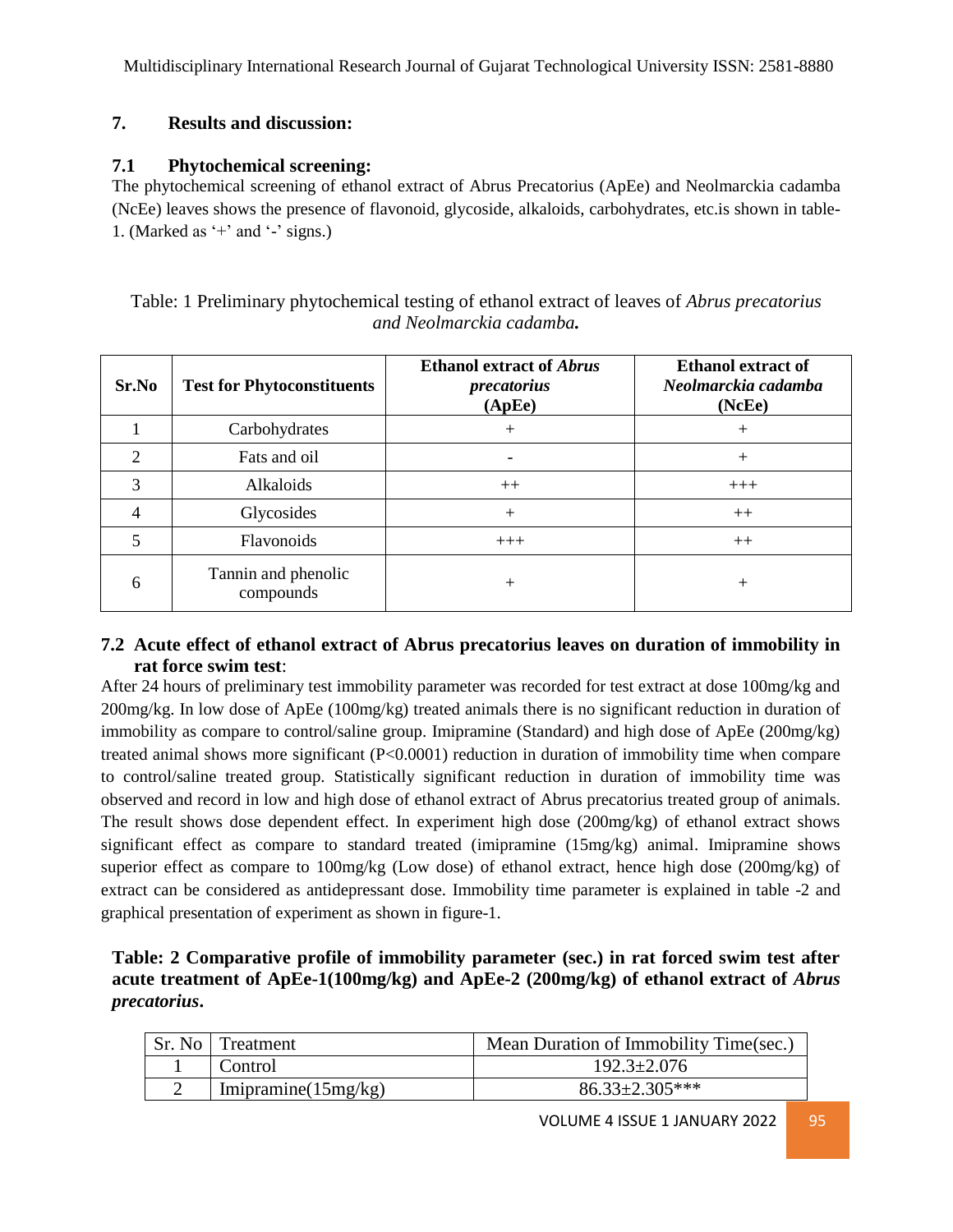| ApEe-1 $(100mg/kg)$ | $1.32.2 \pm 8.968$ <sup>ns</sup> |
|---------------------|----------------------------------|
| ApEe-2 $(200mg/kg)$ | $7717+1537***$                   |

One way ANOVA test followed by Dunnet's test, all observed values express mean  $\pm$  SEM in sec. (n= 6), P<0.0002\*\*\*, P<0.0003\*\*\*





### **7.3 Tail Suspension Test in mice:**

### **Acute effect of ethanol extract of Abrus precatorius leaves on duration of immobility time in mice tail suspension test.**

Acute effect of 100mg/kg 200mg/kg of extract is summarized in table -3.Immobility time was observed for last 4 minutes of test session. Both doses significantly reduced immobility time (P<0.0138, P<0.0003).The effect of high dose200mg/kg) was nearly equivalent as compare to imipramine (Standard treated animal).Effect of low dose (100mg/kg) also shows significant reduction in duration of immobility in mice but minimum as compare to high dose.Decrease in immobility time parameter is explained in table -3 and graphical presentation of experiment as shown in figure-2.

**Table: 3 Comparative profile of immobility parameter (sec.) in mice tail suspension test after acute treatment of ApEe-1(100mg/kg) and ApEe-2 (200mg/kg) of ethanol extract of Abrus precatorius.**

| Sr. No | Treatment              | Mean Duration of Immobility Time (sec.) |
|--------|------------------------|-----------------------------------------|
|        | Control                | $137.2 \pm 2.750$                       |
|        | Imipramine $(15mg/kg)$ | $76.17 \pm 2.056$ ***                   |
|        | ApEe-1 $(100mg/kg)$    | $98.67 \pm 16.77*$                      |
| 4      | ApEe-2 $(200mg/kg)$    | $78.33 \pm 2.716$ ***                   |

One way ANOVA test followed by Dunnet's test. All values express mean  $\pm$  SEM in sec. (n= 6), P<0.0138\*\*\*, P<0.0003\*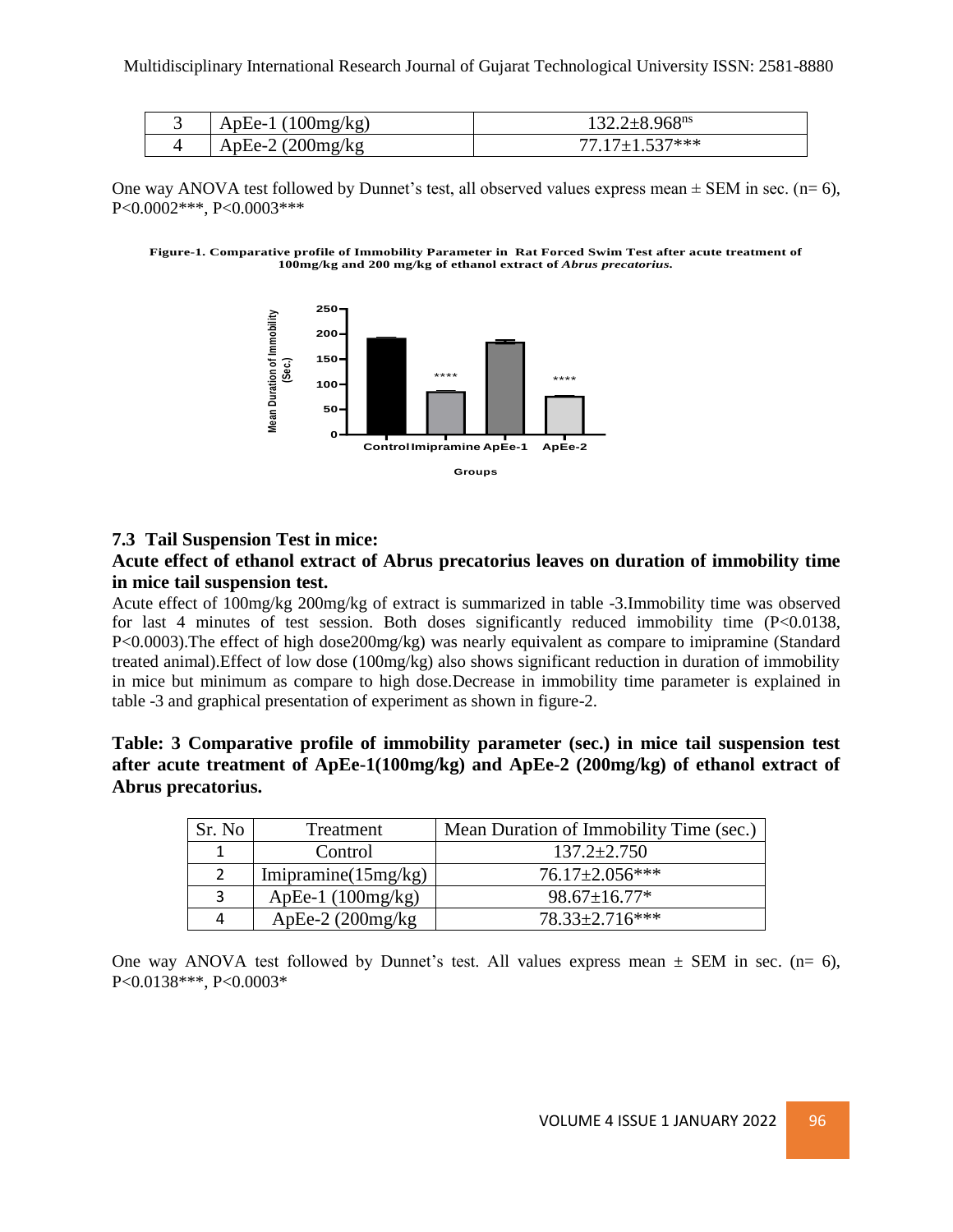**Figure-2. Comparative profile of Immobility Parameter in Mice Tail Suspension Testafter acute treatment of 100mg/kg and 200 mg/kg of ethanol extract of** *Abrus precatorius.*



### *7.4* **Assessment of locomotor activity in rat after acute treatment of ethanol extracts of Abrus precatorius***.*

Locomotor activity score observed and recorded after single dose of administration by using actophotometer. Locomotor activity was assessed for ten minutes test session during experiment test animals receiving vehicle (saline solution), imipramine (15mg/kg), and ethanol extract (200mg/kg).As per locomotor activity score there is no any significant effect on animal was observed as compare to vehicle treated animal. Results of activity shown in table-4 and figure-3.

#### **Table: 4 Assessment of locomotor activity of ethanol extracts of** *Abrus precatorius.*

| Sr. No | Treatment              | <b>Locomotor Activity Score</b> |
|--------|------------------------|---------------------------------|
|        | Control                | $351.3 \pm 6.505$               |
|        | Imipramine $(15mg/kg)$ | $336.2 \pm 7.181$ <sup>ns</sup> |
|        | ApEe-1 $(100mg/kg)$    | $324.3 \pm 5.445$ <sup>ns</sup> |
|        | ApEe-2 $(200mg/kg)$    | $325.3 \pm 6.712$ <sup>ns</sup> |

One way ANOVA test followed by Dunnet's test. All values express mean  $\pm$  SEM in sec. (n= 6), P<0.0214, P<0.0271.

**Figure-3:Comparative profile of change in locomotor activity in rats after acute treatment of 100mg/kg and 200mg/kg ethanol extract of Abrus precatorius.**

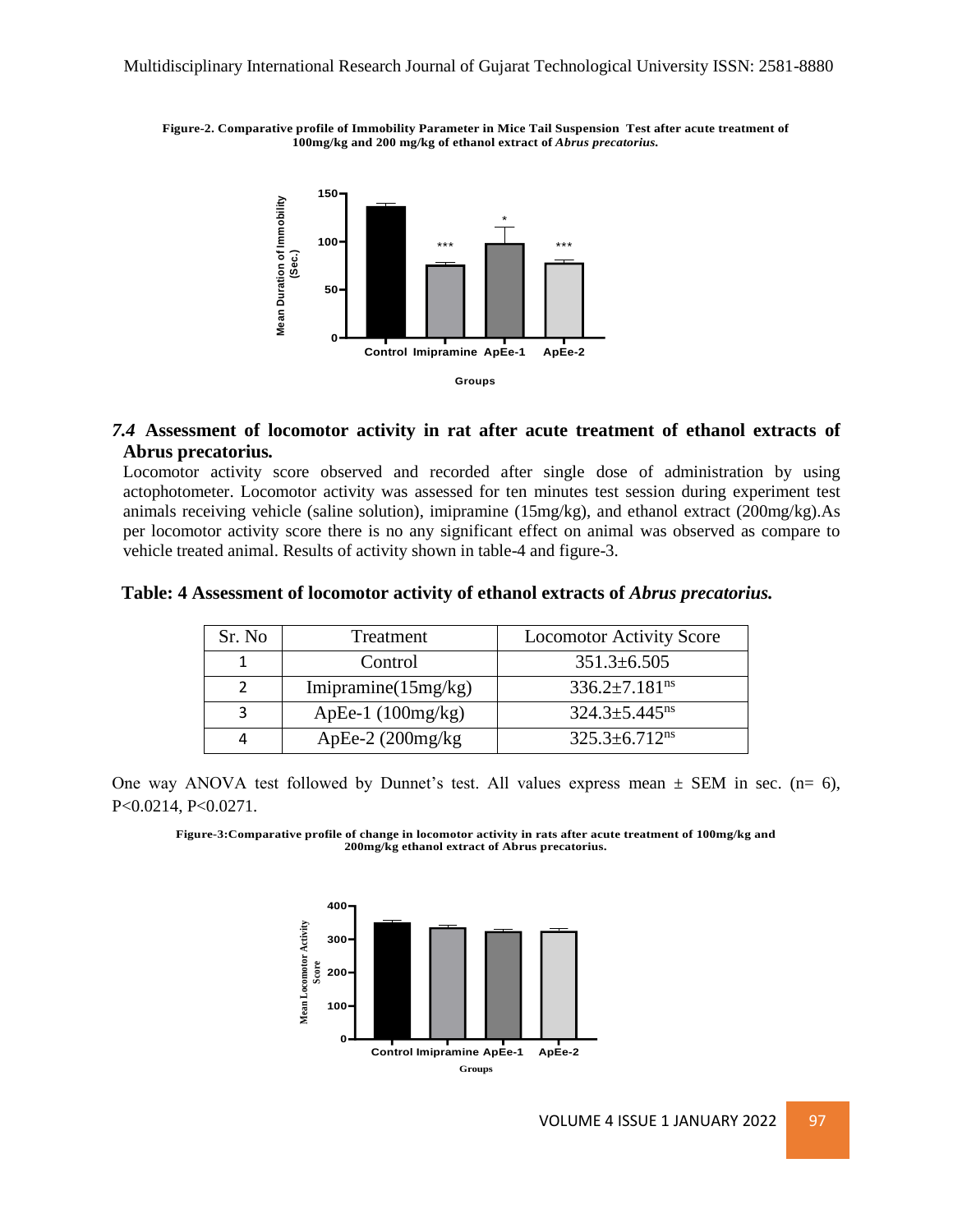# **7.5 Acute effect of ethanol extract of Neolmarckia cadamba leaves on duration of immobility in rat force swim Test,**

Statistically significant decrease in immobility time was observed at minimum and maximum dose of ethanol extract of Neolmarckia cadamba treated group of animals.Ethanol extract at 100mg/kg and 200mg/kg significantly reduce duration of immobility time in rats. After administration of high dose of test extract (200mg/kg) shows significant decrease in duration of immobility time which is equivalent to imipramine (standard) treated animals. Duration of immobility time is shown in table-5 and figure-4

# **Table: 5 Comparative profile of immobility parameter (sec.) in rat force swim test after acute treatment of NcEe-1(100mg/kg) and NcEe-2 (200mg/kg) of ethanol extract of Neolmarckia cadamba.**

| Sr.            | Treatment              | Mean Duration of Immobility Time |
|----------------|------------------------|----------------------------------|
| N <sub>o</sub> |                        | (sec.)                           |
| 1              | Control                | $168.7 \pm 5.296$                |
| 2              | Imipramine $(15mg/kg)$ | $91\pm3.425***$                  |
| 3              | NcEe-1 $(100mg/kg)$    | $137 \pm 3.347$ ***              |
| 4              | NcEe- $2(200$ mg/kg    | $95.17 \pm 4.475$ ****           |

One way ANOVA test followed by Dunnet's test. All value express in mean  $\pm$  SEM in sec. (n= 6), P<0.0001, P<0.0001.





# **7.6 Acute effect of ethanol extract of** *Neolmarckia cadamba* **leaves on duration of immobility time in Tail Suspension Test.**

There is no significant decrease in duration of immobility time seen after treatment of low dose (100mg/kg) of test extract but after administration of high dose (200mg/kg) animal's shows statistically significant reduction in duration of immobility time. Hence tail suspension test in mice only at high dose (200mg/kg) of test extract shows significant result as compare to imipramine (15mg/kg) treated animals. Results of reduction of immobility parameter shown in table-6 and figure-5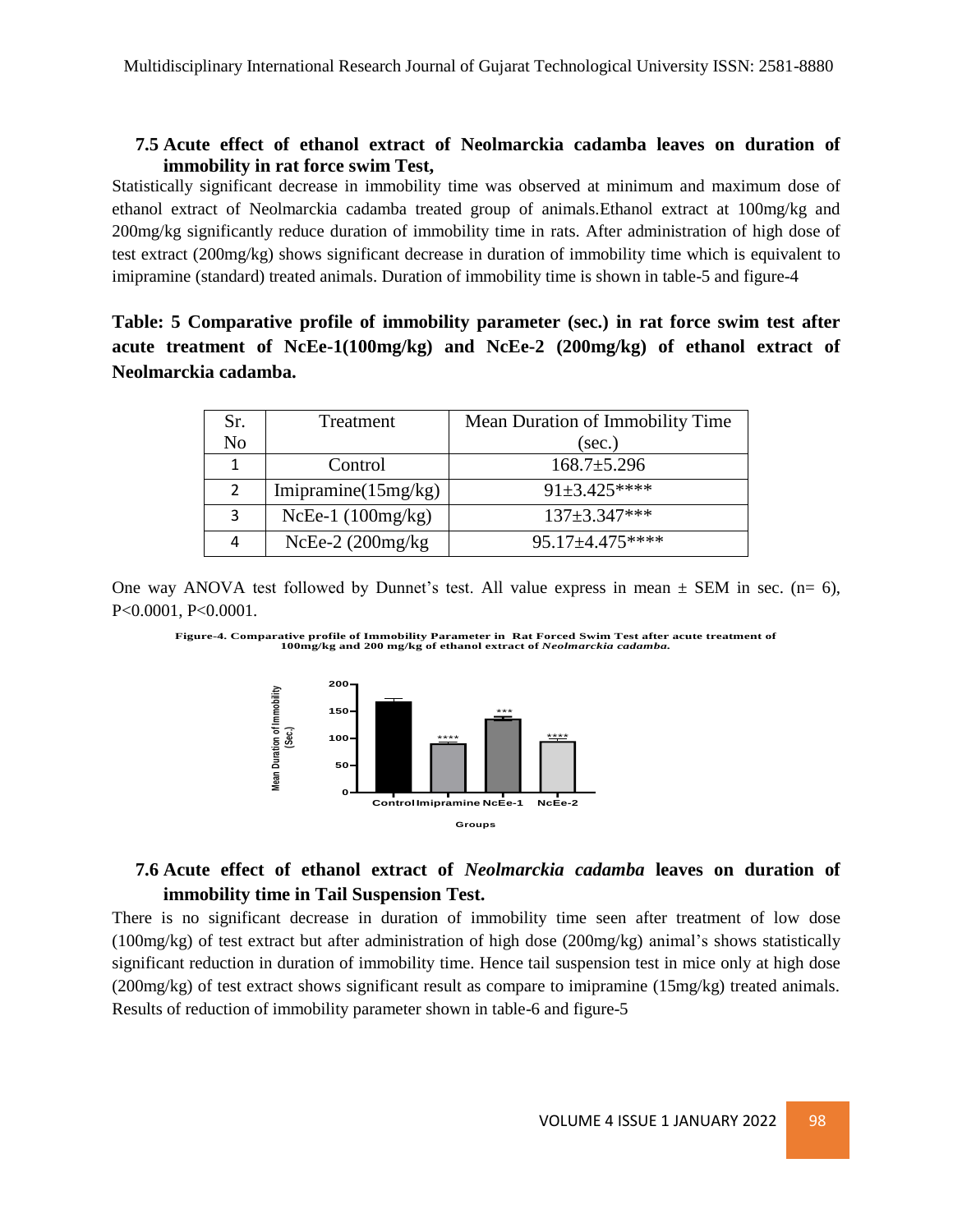# **Table: 6 Comparative profile of immobility parameter (sec.) in mice tail suspension test after acute treatment of NcEe-1(100mg/kg) and NcEe-2 (200mg/kg) of ethanol extract of**  *Neolmarckia cadamba***.**

| Sr. No | Treatment              | Mean Duration of Immobility (sec) |
|--------|------------------------|-----------------------------------|
|        | Control                | $152.0 \pm 5.323$                 |
| 2      | Imipramine $(15mg/kg)$ | $79.83 \pm 3.554$ ****            |
| 3      | NcEe-1 $(100mg/kg)$    | 91.33±3.913***                    |
|        | $NcEe-2$ (200mg/kg)    | $80.50 \pm 2.778$ ****            |

One way ANOVA test followed by Dunnet's test. All value express mean  $\pm$  SEM in sec. (n= 6), P<0.0001, P<0.0001.





# **7.7 Assessment of locomotor activity in rat after acute treatment of ethanol extract of**  *Neolmarckia cadamba***.**

Locomotor activity score observed and recorded after single dose of administration by using actophotometer. Laocmotor activity was assessed for ten minutes test session during experiment. Test animals receiving vehicle (saline solution), imipramine (15mg/kg), and ethanol extract (200mg/kg).As per locomotor activity score there is no any significant effect on animal was observed as compare to vehicle treated animal. Results of locomotor activity score shown in table-7 and figure-6.

| Table: 7 Assessment of locomotor activity of ethanol extract of Neolmarckia cadamba. |
|--------------------------------------------------------------------------------------|
|--------------------------------------------------------------------------------------|

| Sr. No | Treatment           | Locomotor activity score        |
|--------|---------------------|---------------------------------|
|        | Control             | $371.2 \pm 7.922$               |
|        | Imipramine(15MG/KG) | $359.5 \pm 4.766$ <sup>ns</sup> |
|        | NcEe-1 $(100mg/kg)$ | $347.2 \pm 3.027$ <sup>ns</sup> |
|        | $NCEe-2$ (200mg/kg) | $358.3 \pm 8.593$ <sup>ns</sup> |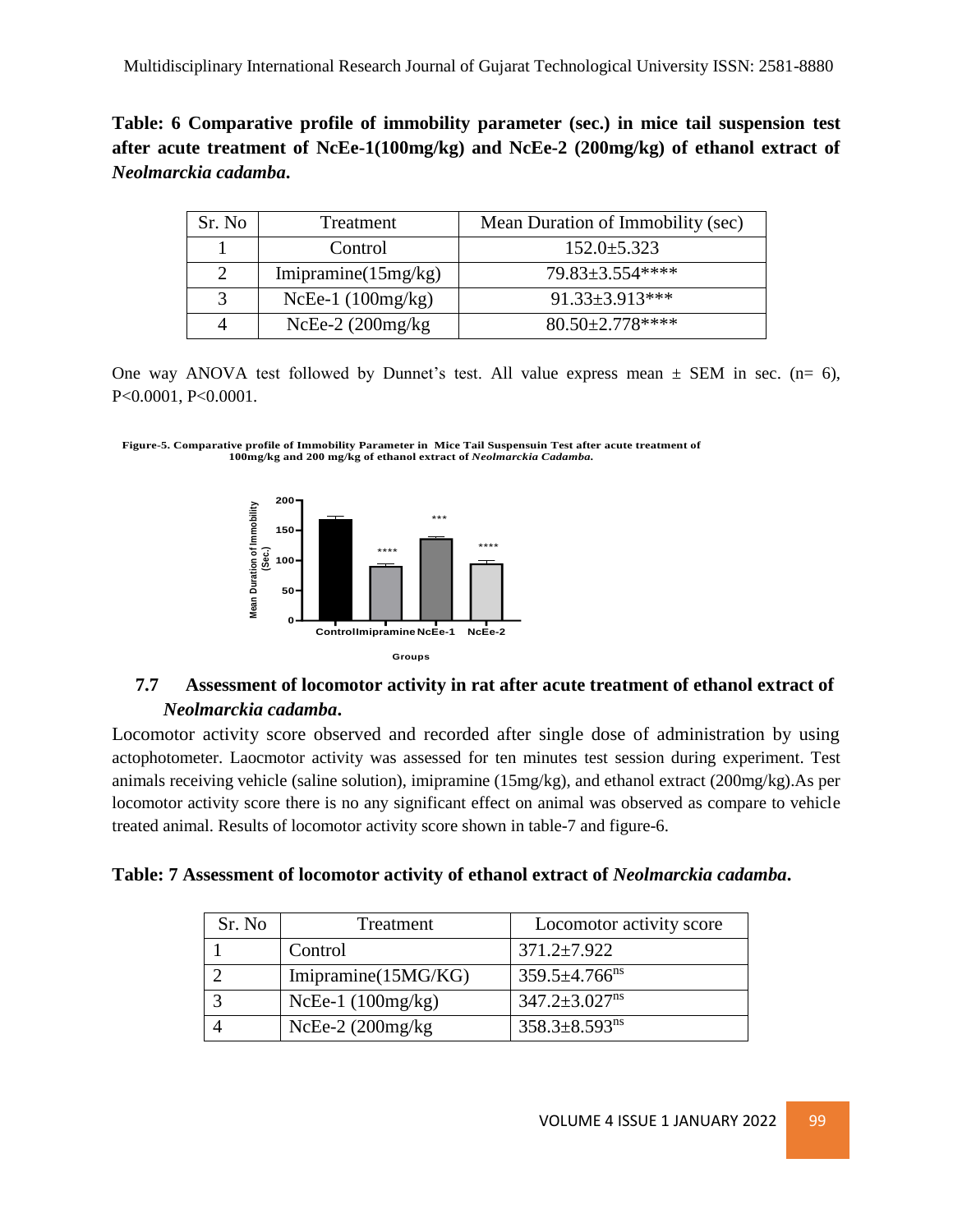One-way ANOVA followed by Dunnet's test, all values mean  $\pm$  SEM in sec. (n= 6), P<0.0429, P<0.3837.

**Figure-6:Comparative profile ofchange in locomotor activity in rats after acute treatment of 100mg/kg and 200mg/kg ethanol extract of Neolmarckia cadamba.**



### **8. Conclusion:**

Ethanol extracts of *Abrus Precatorius* (ApEe) and *Neolmarckia Cadamba* (NcEe) consist flavonoid, glycoside, alkaloids, carbohydrates, tannins, fats, and oil. During experiment both plants extracts significantly decrease in immobility time in rFST and mTST at low dose (100 mg/kg) and high dose (200mg/kg) of body weight, hence the flavonoid-rich ethanol extract of both plant possess antidepressant activity in animal behavior model.

### 9. **Acknowledgement:**

I wish to acknowledge Mandsaur University, Mandsaur, Madhya Pradesh to give me platform for my research work.

#### **References:**

- 1. Barar FSK. Essentials of Pharmacotherapeutics (2006), 4<sup>th</sup> ed; S.Chand Publications, New Delhi.:62.
- 2. Tripathi KD.Essentials of Medical Pharmacology (2008), 6<sup>th</sup> Ed; Jaypee Publications, New Delhi, pp.423-438.
- 3. Kokate CK, Purohit AP, Gokhale SB. Text book of Pharmacognosy (2006), 36thed; Nirali Publication, Pune, pp.36,126.
- 4. Indian Materia Medica (2007), Volume-I, Dr.K.M.Kulkarni, pp.05-07 & 1278-1280.
- 5. V.S.Sangetha et.al. (2017).Identification and isolation of chemical constituents from extracts of *Abrus precatorius* by GCMS technique, 12(7b), pp.1621-1632.
- 6. Zahraa Suhail Nassir et.al. (2017). Phytochemical Analysis and *in–vitro* Antioxidant Activity of Ethanolic Extract of Iraqi *Abrus precatorius* Linn. of Leguminosae Family, 46(1), pp.134-138.
- 7. Narendra Garaniya, Atul Bapodra (2014). Ethno botanical and Phytophrmacological potential of *Abrus precatorius* L.: A review, 4(1), pp.27-34.
- 8. Amit Saraf et.al. (2018). Phytochemical Analysis and Chemical Fingerprinting of Seeds of *Abrus Precatorius* L.7 (1), pp.63-70.
- 9. T. Rajeshwar et al. (2015). Investigation & study of Pharmacognostical and phytochemical features of leaves of *Abrus precatorius. Linn* (Leguminosae) An unexplored medicinal plant of India, 5(3), pp1- 11.
- 10. Supriya Dwivedi (2017). Phytochemical, antimicrobial and antifungal properties of seeds of *Abrus precatorius*, 7(1), pp.760-761.